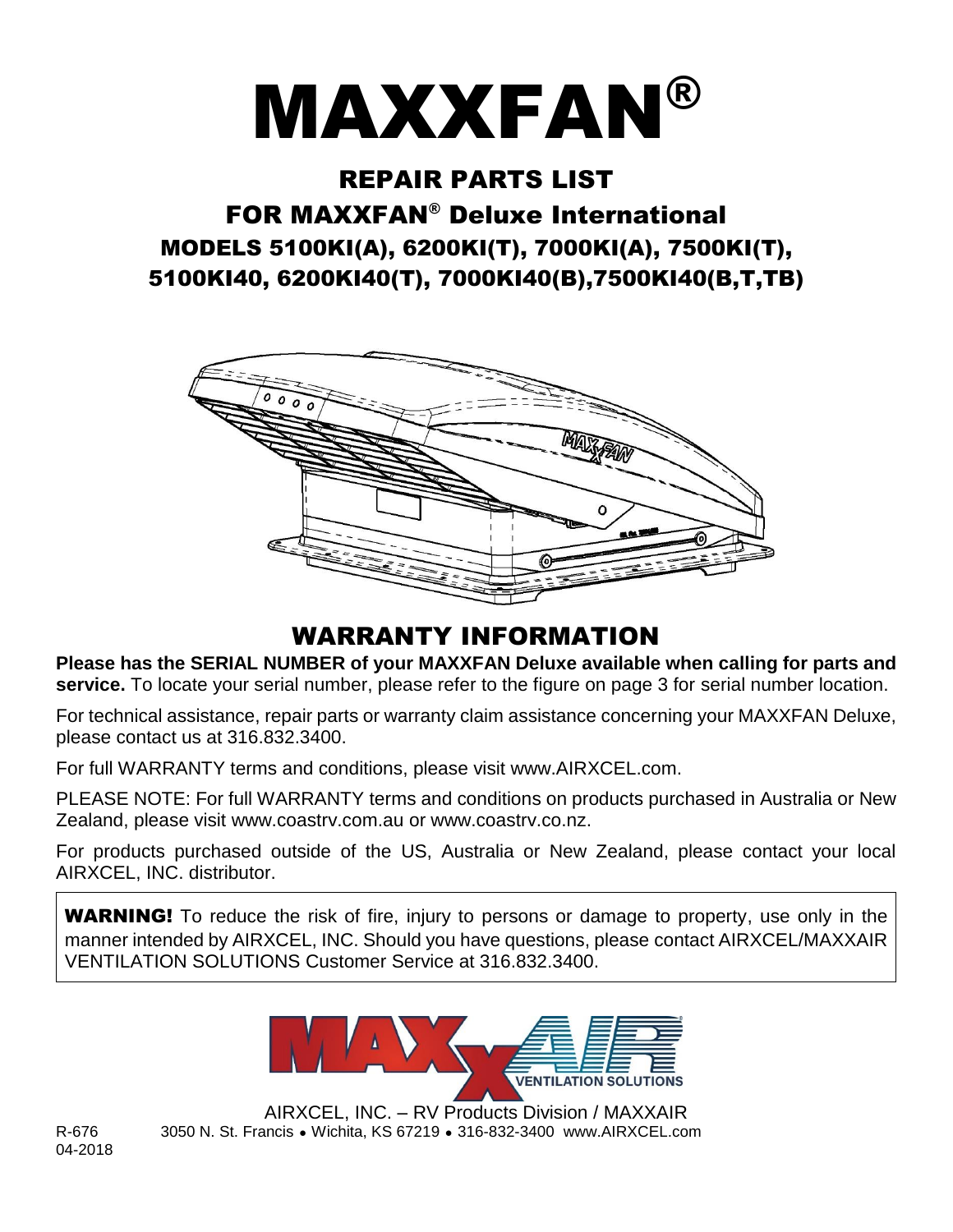# REPAIR PARTS LIST FOR MAXXFAN Deluxe International MODELS 5100KI(A), 6200KI(T), 7000KI(A), 7500KI(T), 5100KI40, 6200KI40(T), 7000KI40(B),7500KI40(B,T,TB)

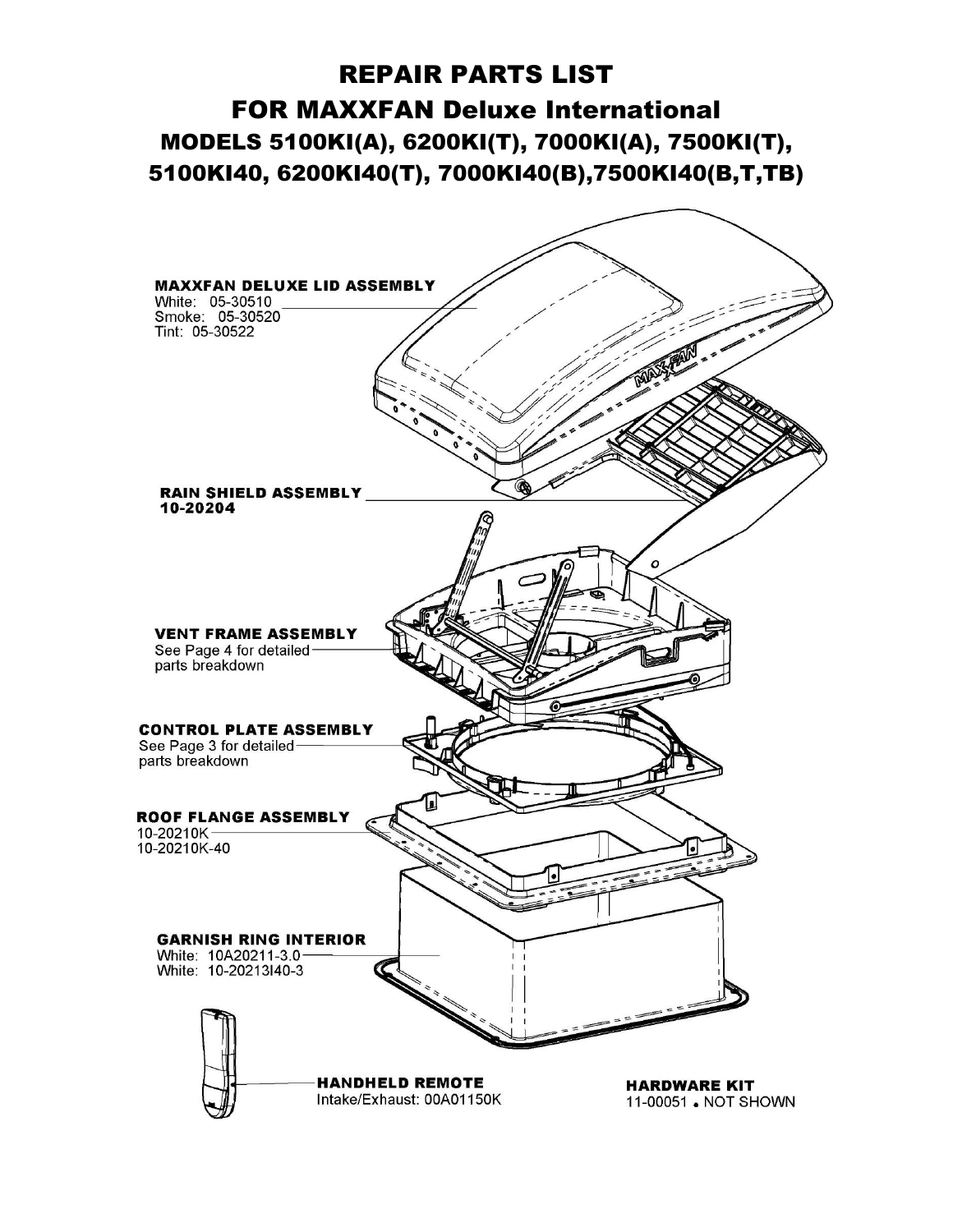#### CONTROL PLATE ASSEMBLY



| <b>CODE</b>    | <b>USED ON MODELS</b> | <b>PART</b><br><b>NUMBER</b> | <b>DESCRIPTION</b>           | NO.<br>REQ. |
|----------------|-----------------------|------------------------------|------------------------------|-------------|
|                | All                   | 05-20226K                    | <b>Control Plate</b>         |             |
| $\overline{2}$ | All                   | 10-21277K                    | <b>Printed Circuit Board</b> |             |
| 3              | 5100KI, 6200KI        | 10-21299KI                   | Keypad                       |             |
|                | 7000KI, 7500KI        | 10-21304KI                   | Keypad                       |             |
| 4              | All                   | 10-40001K                    | Thermistor                   |             |
| <b>5M</b>      | 5100KI, 6200KI        | 10-21232K                    | <b>Locking Knob Shaft</b>    |             |
| 6M             | 5100KI, 6200KI        | 05-21236K                    | Locking Knob                 |             |
| 6A             | 7000KI, 7500KI        | 10-20223                     | Knob, 3 Wing                 |             |
| 7M             | 5100KI, 6200KI        | 10-21241K                    | <b>Locking Knob Screw</b>    |             |
| <b>7A</b>      | 7000KI, 7500KI        | 10-20265K                    | Knob Screw, 3 Wing           |             |
| 8              | All                   | 05-21233                     | Finger, Screen               | 4           |
| 9              | All                   | 05-30925                     | <b>Round Interior Screen</b> |             |

NOTE: M = Manual Opening Models | A = Automatic (Remote) Opening Models